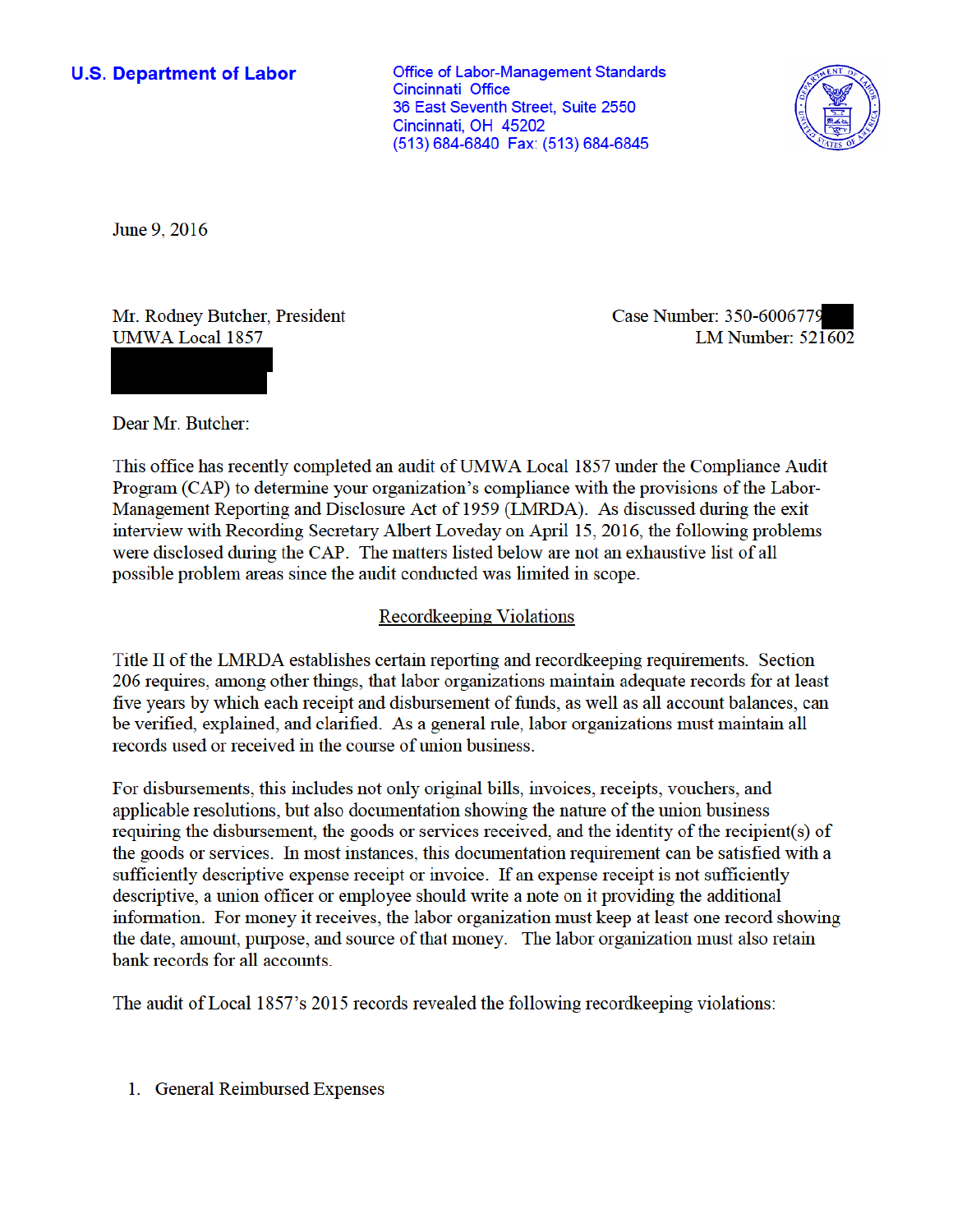Local 1857 did not retain adequate documentation for reimbursed expenses incurred by Financial Secretary Jack Stollings totaling at least \$610.33. For example, Stollings received check numbers and for reimbursed expenses and no supporting receipts were found in the local financial records.

## 2. Failure to Record Receipts

Local 1857 did not have a computer generated or a paper receipts journal showing its receipts for direct deposits from UMWA International from dues checkoff, checking account interest, interest earned on a certificate of deposit, or interest earned on an annuity. Furthermore, records did not detail the value of the annuity or certificate of deposit. Union receipts records must include an adequate identification of all money the union receives. The records should show the date and amount received, and the source of the money.

## 3. Failure to Record Disbursements

Local 1857 did not have a computer generated or a paper disbursements journal showing its disbursements for purchases of supplies, gifts, officer expenses, taxes, or annual picnic, totaling at least \$23,537.66. Union disbursement records must include an adequate identification of all money the union disburses. The records should show the date and amount disbursed and what was purchased.

Based on your assurance that Local 1857 will retain adequate documentation in the future, OLMS will take no further enforcement action at this time regarding the above violations.

# Reporting Violations

Local 1857 and its responsible officers have failed to file the required annual financial report for fiscal year ending December 31, 2015 with the Secretary of Labor, in violation of 29 U.S.C. 431(b). This report should be filed as soon as possible, but no later than July 8, 2016. I encourage Local 1857 to complete, sign, and file its report electronically using the Electronic Forms System (EFS) available at the OLMS website at www.olms.dol.gov. Reporting forms and instructions can be downloaded from the website, if you prefer not to file electronically.

The audit disclosed additional violations of LMRDA Section 201(b), which requires labor organizations to file annual financial reports accurately disclosing their financial condition and operations. The Labor Organization Annual Report LM-3 filed by Local 1857 for the fiscal year ended December 31, 2014, was deficient in the following areas:

1. Annuity Reported as Fixed Asset

Local 1857 reported an annuity as a fixed asset. The annuity should be reported as an investment. Therefore, the value of the annuity should be reported in Item 28 (investments at the beginning of the reporting period and end of the reporting period). The annuity should not have been reported in Item 29, Fixed Assets.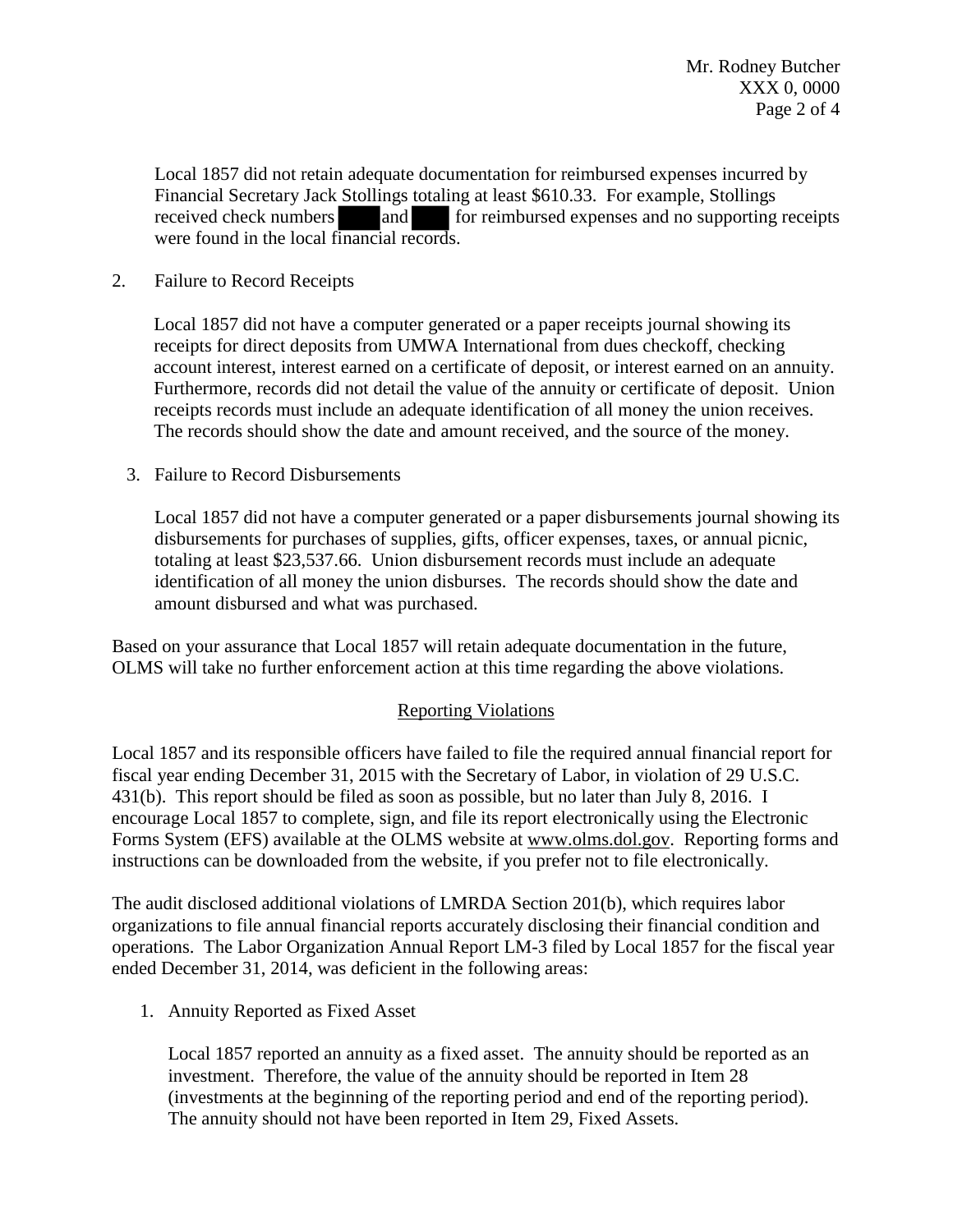Mr. Rodney Butcher XXX 0, 0000 Page 3 of 4

2. Disbursements to Officers

Recording Secretary Albert Loveday's gross salary was reported as \$2,100 in Column D of Item 24. However, Local 1857 reported the total paid to Loveday as \$4,200 in Column F with \$0 reported in Column E. Therefore, incorrect information was reported in Item 45, Disbursements to Officers.

I am not requiring that Local 1857 file an amended LM report for 2014 to correct the deficient items, but Local 1857 agreed to properly report the deficient items on all future reports it files with OLMS.

## Other Violations

The audit disclosed the following other violation(s):

1. Inadequate Bonding

Local 1857's officers are currently bonded for \$7,500, but they must be bonded for at least \$9,807.34. Local 1857 should obtain adequate bonding coverage for its officers and employees immediately. Please provide proof of bonding coverage to this office as soon as possible, but not later than July 8, 2016.

#### Other Issues

1. Signing Blank Checks

During the audit, you advised that President Butcher and Recording Secretary Loveday signed blank checks. The two signature requirement is an effective internal control of union funds. Its purpose is to attest to the authenticity of a completed document already signed. However, signing a blank check in advance does not attest to the authenticity of a completed check, and negates the purpose of the two signature requirement. OLMS recommends that Local 1857 review these procedures to improve internal control of union funds.

I want to extend my personal appreciation to UMWA Local 1857 for the cooperation and courtesy extended during this compliance audit. I strongly recommend that you make sure this letter and the compliance assistance materials provided to you are passed on to future officers. If we can provide any additional assistance, please do not hesitate to call.

Sincerely,